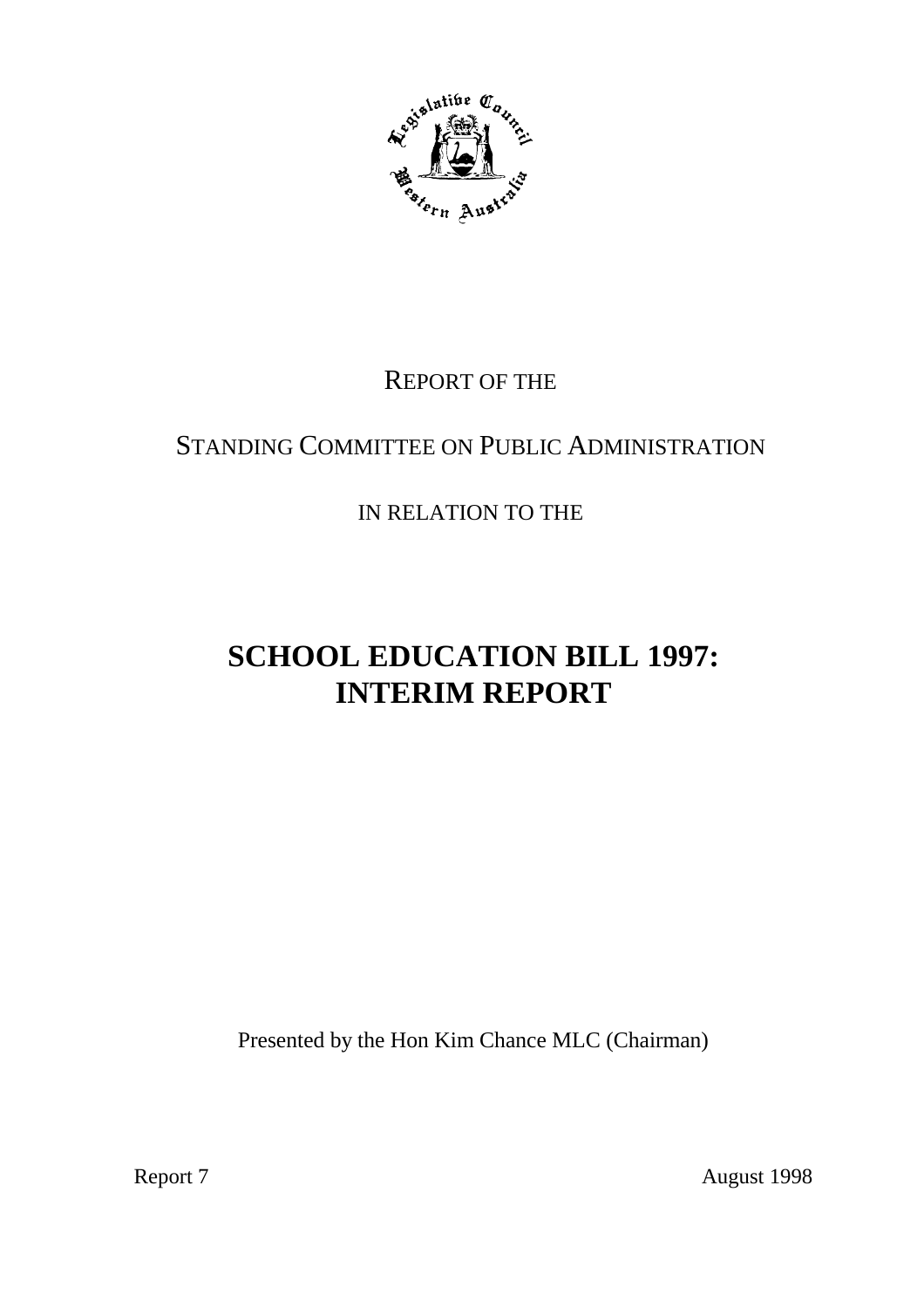#### **STANDING COMMITTEE ON PUBLIC ADMINISTRATION**

#### **Date first appointed:**

7 November 1996

#### **Members of the Committee**

Hon Kim Chance MLC (Chair) Hon Barbara Scott MLC (Deputy Chair) Hon Christine Sharp MLC Hon Helen Hodgson MLC Hon Barry House MLC

#### **Staff of the Committee**

Mia Betjeman (Advisory/Research Officer) Jason Agar (Committee Clerk)

#### **Terms of Reference**

See Appendix 1

#### **Address:**

Parliament House, Perth, WA 6000, Telephone (08) 9222 7222

**ISBN 0 7309 8900 3**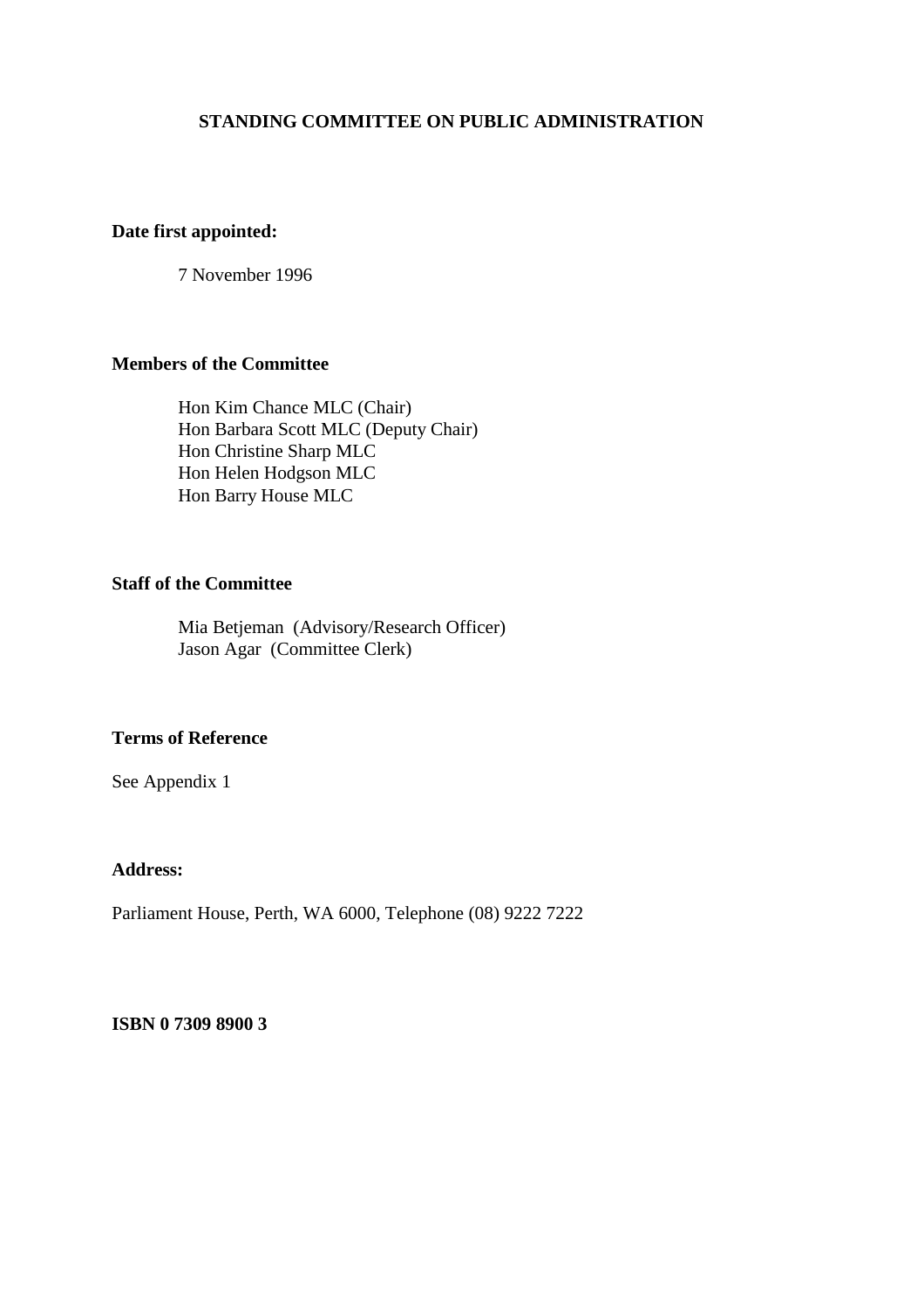# **Report of the Legislative Council Standing Committee on Public Administration**

### **in relation to the**

# **School Education Bill 1997: Interim Report**

#### **1 Introduction**

- 1.1 On Tuesday 30 June 1998 the School Education Bill 1997 ("Bill") was referred by the Legislative Council to the Standing Committee on Public Administration ("Committee") in the following terms: "*That the order of the day for the School Education Bill be discharged and that the Bill be referred to the Standing Committee on Public Administration and that the Committe report to the House not later than 8 September 1998"* . 1
- 1.2 The Committee notes the practical effects of prorogation on the referral of the Bill and has resolved to provide this interim report to the Legislative Council on the status of its enquiries.

## **2 Scope of Enquiry**

- 2.1 On 6 July 1998 the Committee issued a circular letter to Members of the Legislative Council seeking written responses from each member as to any concerns that they had with the Bill. A copy of this circular is attached as Appendix 2.
- 2.2 As at the date of this report the Commitee has received 3 responses. Two of those were substantive responses from each of the Hon Helen Hodgson MLC and the Hon Kim Chance MLC ("Submissions").
- 2.3 The Committee has reviewed the Submissions in order to determine the scope of concern surrounding the provisions of the Bill. At this stage issues of concern can be related to 56 clauses of the 240 clauses in the Bill although the Committee notes that as its enquiries progress further issues may arise, and therefore further clauses may be subject to deliberation.
- 2.4 By way of preliminary observation the Committee notes that some issues may fall outside the Committee's terms of reference. A copy of the Committee's terms of reference are attached as Appendix 1.

 $G:\text{PBFPRPPB007.RP}$  1

<sup>&</sup>lt;sup>1</sup> Hansard, 1998, Volume 12, pp 4935 - 4945.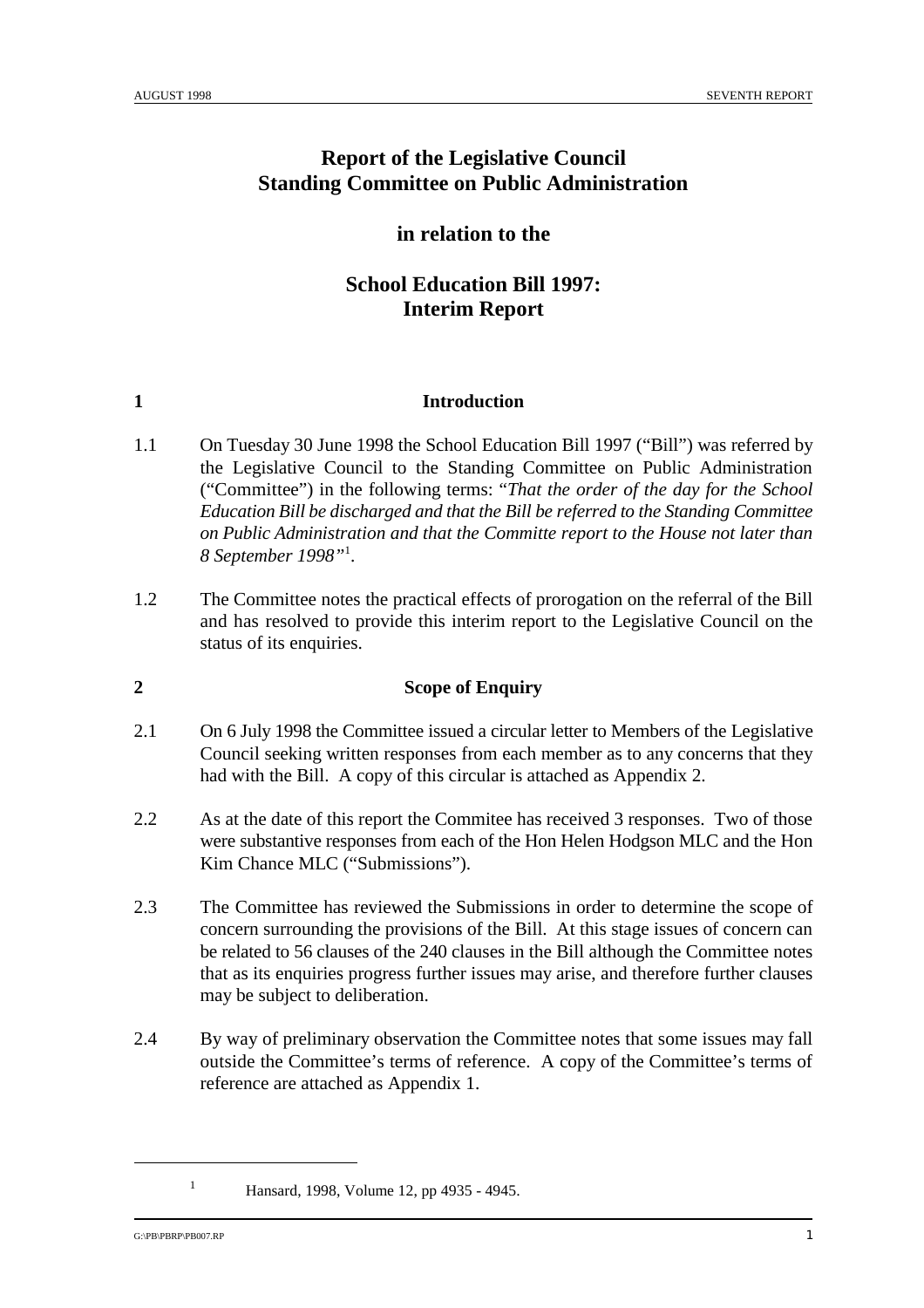- 2.5 In essence the Committee seeks to ensure that agencies are efficient, effective and accountable in view of the context of public administration, public interest, policy and administrative law.
- 2.6 It is axiomatic that the Committee is constrained in any inquiry to remain within the Standing Orders and in this instance that will mean that the scope of the inquiry will be contained primarily, if not exclusively, by the effect of the Bill on issues administered by the relevant public agencies.
- 2.7 By way of example the Standing Orders which apply to this Committee do not enable the Committee to enquire into the principle or policy behind the Bill. Whilst the scope of the issues are yet to be determined the Committee notes that some of the preliminary comments made during the Legislative Council debate on the referral motion of the Bill to this Committee<sup>2</sup> and in the Submissions specifically allege a need to introduce changes to the policy and principle of the Bill.
- 2.8 Accordingly the Committee notes that there are issues which may more appropriately be dealt with by another committee of the House.

#### **3 Consultative Process**

- 3.1 As stated the Committee has considered the Bill in light of the Submissions and, on a preliminary basis, narrowed the scope of its enquiry. The Committee now intends to canvass primary stakeholders by seeking written submissions on whether the Bill, as passed by the Assembly, has satisfied their concerns with the Green Bill<sup>3</sup> and if not, to indicate their reasons.
- 3.2 Once that process has been concluded the Committee intends to assess those concerns and may invite some or all of the stakeholders to appear before the Committee. The Committee does not intend to reopen the extensive consultation process that occurred with the Green Bill and proposes to confine its enquiry to those clauses and issues in dispute and within its terms of reference.

#### **HON KIM CHANCE MLC CHAIRMAN**

#### **5 August 1998**

<sup>2</sup> Hansard, 1998, Volume 12, pp 4935 - 4945.

<sup>&</sup>lt;sup>3</sup> In June of 1997 a draft of the *School Education Bill 1997* was tabled in the Legislative Assembly in the form of a "Green Bill" for a period of 12 weeks of public consideration and feedback.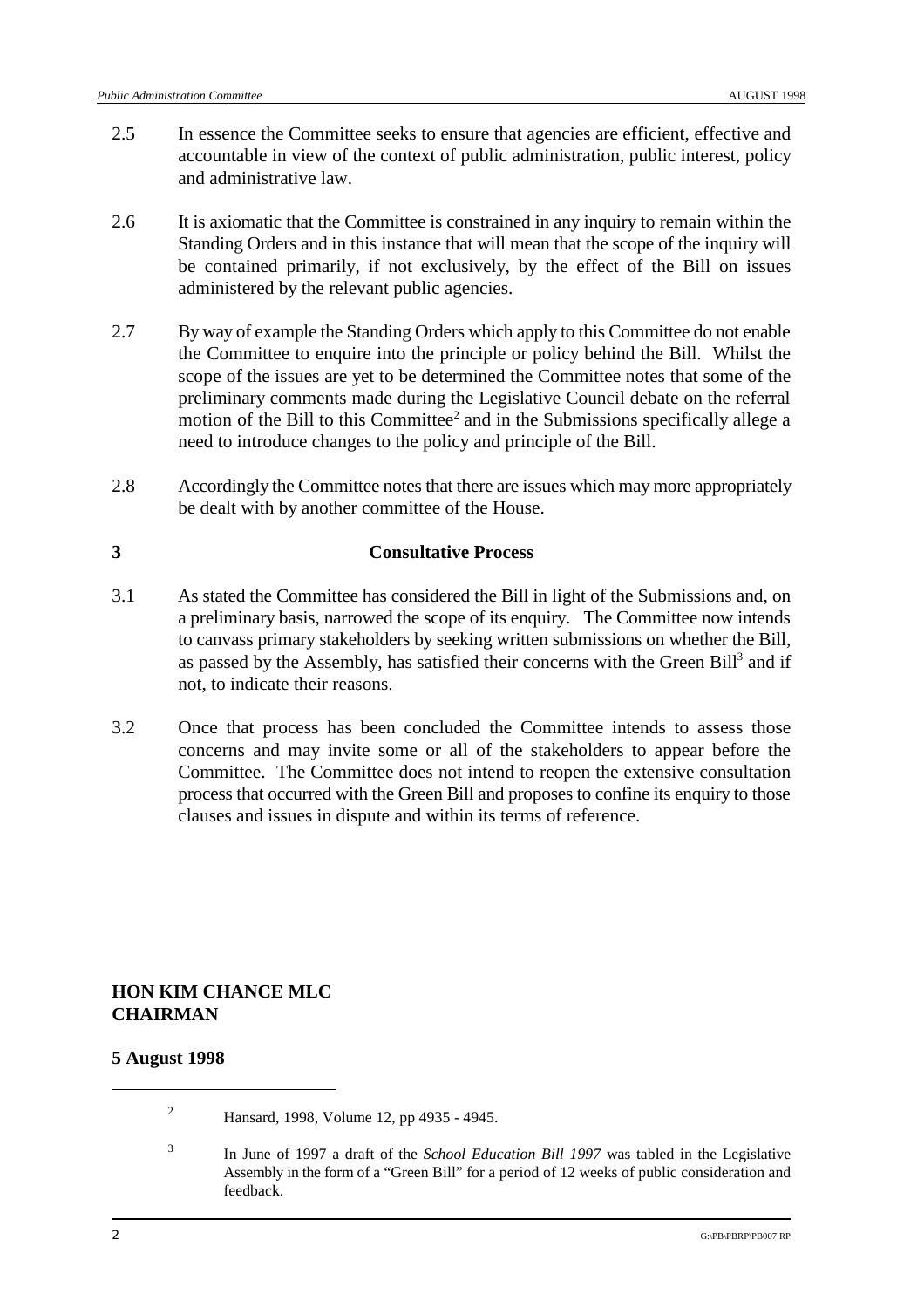#### **APPENDIX I**

#### **Terms of Reference for the Standing Committee on Public Administration:**

Schedule 1 of the Standing Orders establishes the Standing Committee on Public Administration. The Terms of Reference for the Standing Committee are:

- "1. A Standing Committee on Public Administration is established.
- 2. The Committee consists of 6 members.
- 3. The functions of the Committee are:
	- (1) to inquire into and report to the House on the means of establishing agencies, the roles, functions, efficiency, effectiveness, and accountability of agencies and, generally, the conduct of public administration by or through agencies, including the relevance and effectiveness of applicable law and administrative practises;
	- (2) to consider and report on any bill referred to it by the House providing for the creation, alteration or abolition of an agency, including abolition or alteration by reason of privatization; and
	- (3) except as provided in Standing Order 339(c), the Committee shall not proceed to an inquiry whose sole or principal object would involve consideration of matters that fall within the purview, or are a function, of another Committee.
- 4. In this order:

"Agency" means-

- (a) an agent or instrumentality of the State Government, established for the purpose of developing, implementing or administering any program or policy with a public purpose or any such program or policy that relies substantially for its development, implementation or administration on public monies or revenue;
- (b) any person empowered by a written law to make a decision enforceable at law whether by that person or otherwise,

and, where appropriate, includes any agency officer or employee acting, or having ostensible authority to act, as the agent or delegate of the agency, but does not include:

(c) a House of the Parliament, or any Committee or member of either House, or any officer or employee of a department of the Parliament;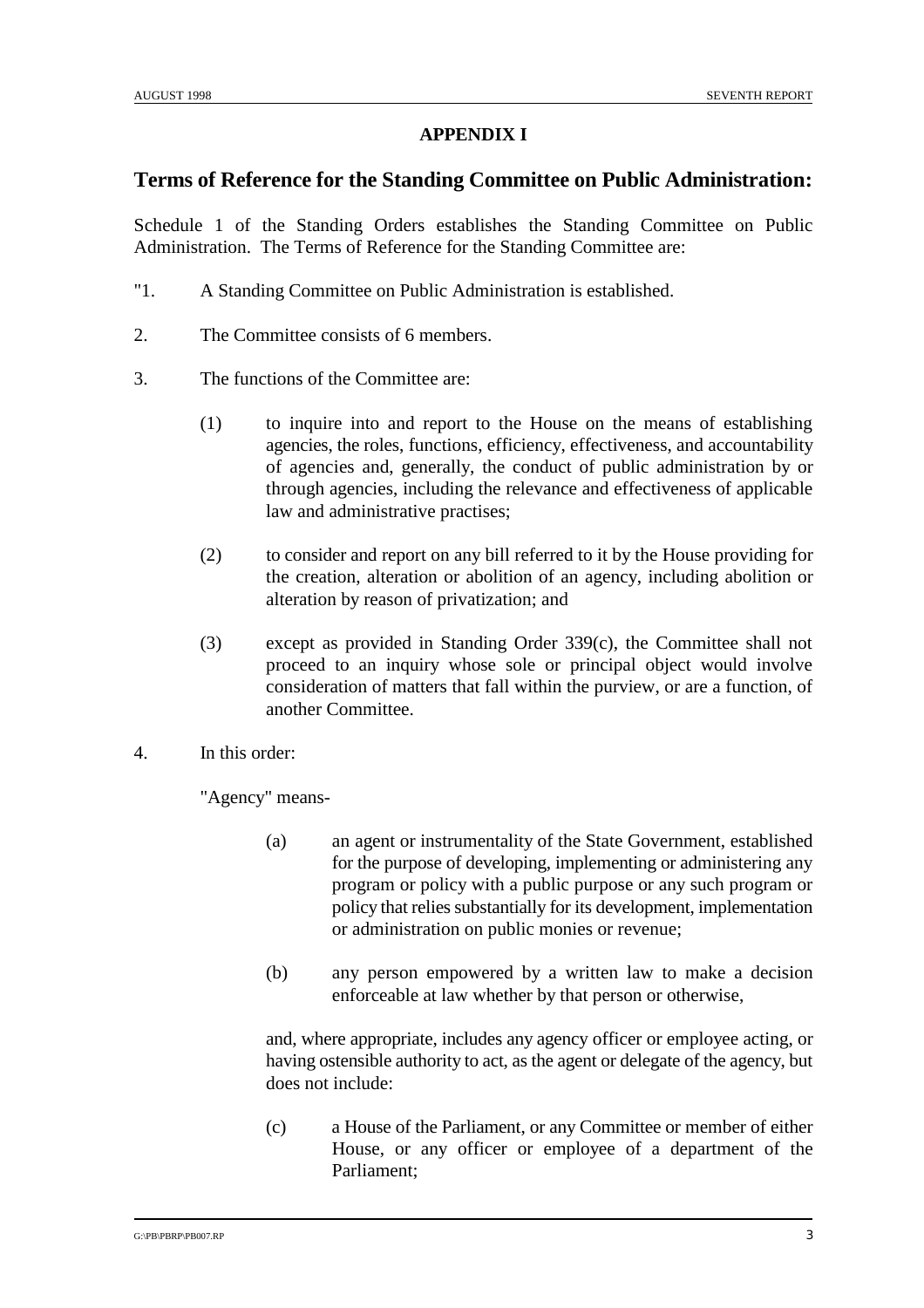- (d) a court of law or a court of record, or a judge or other member of either court;
- (e) any person whose functions are solely of an advisory nature and the failure to obtain or act in accordance with advice given by that person does not invalidate or make voidable a decision made by another person;
- (f) a police officer or other person in the course of exercising a power conferred by a written law to arrest or charge a person with the commission of an offence, or to enter premises and seize or detain any object or thing;
- (g) a local government within the meaning of the Local Government Act 1995;"